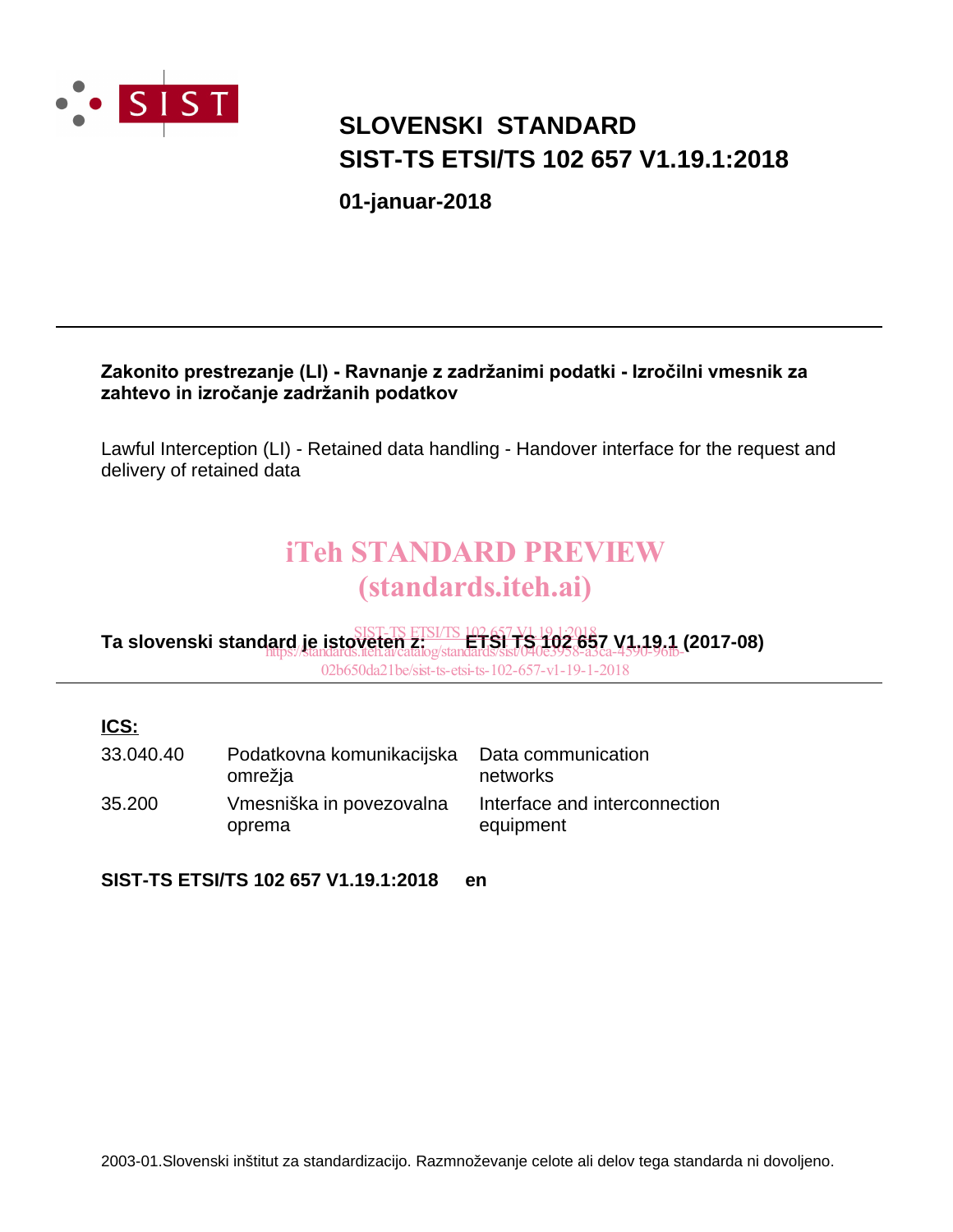# iTeh STANDARD PREVIEW (standards.iteh.ai)

SIST-TS ETSI/TS 102 657 V1.19.1:2018 https://standards.iteh.ai/catalog/standards/sist/040e3958-a3ca-4590-96fb-02b650da21be/sist-ts-etsi-ts-102-657-v1-19-1-2018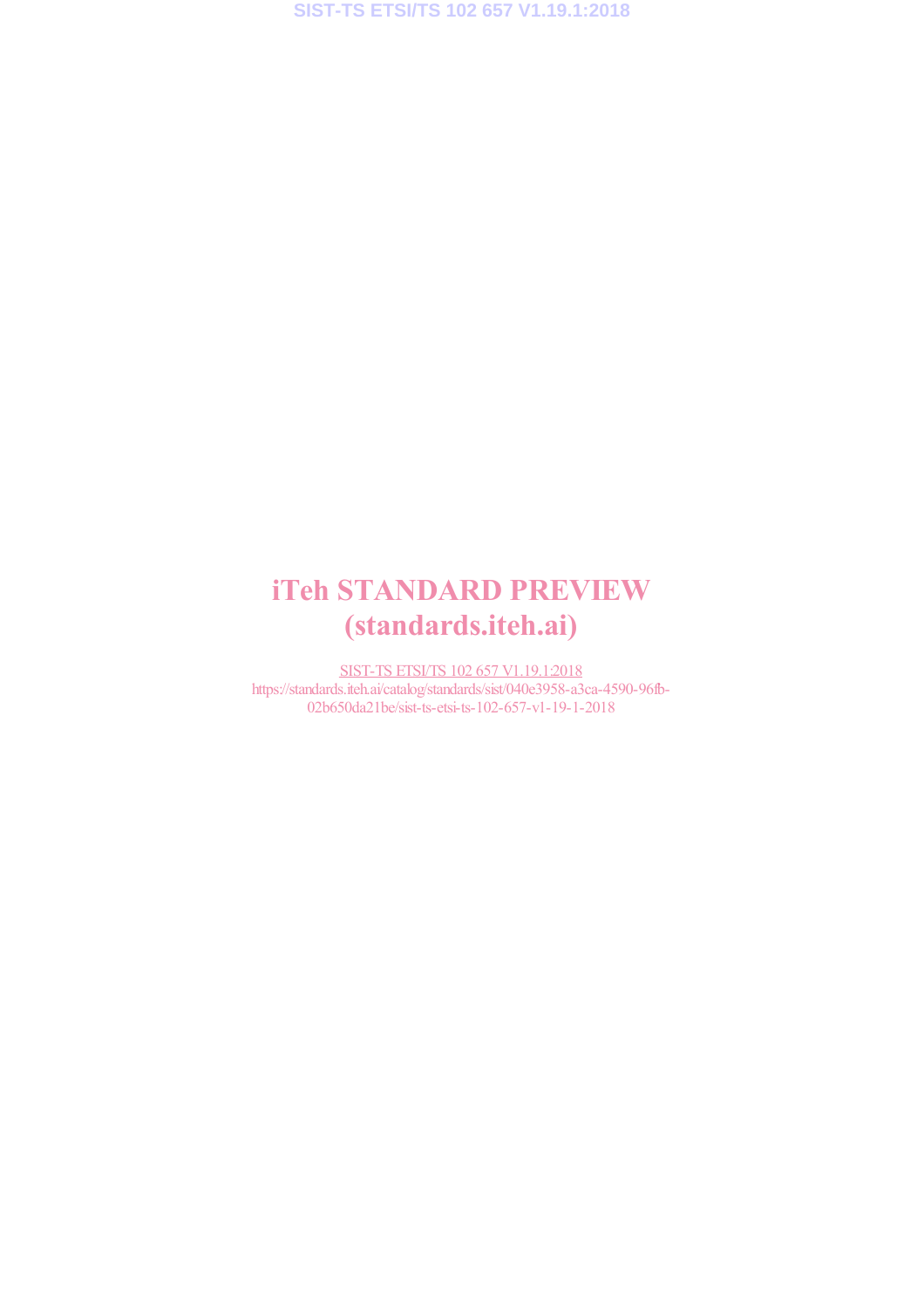#### **SIST-TS ETSI/TS 102 657 V1.19.1:2018**

# ETSI TS 102 657 V1.19.1 (2017-08)



# **Lawful Interception (LI);** iTe**k Stained data handling**; W Handover interface for the request and de<u>livery of retained d</u>ata

https://standards.iteh.ai/catalog/standards/sist/040e3958-a3ca-4590-96fb-02b650da21be/sist-ts-etsi-ts-102-657-v1-19-1-2018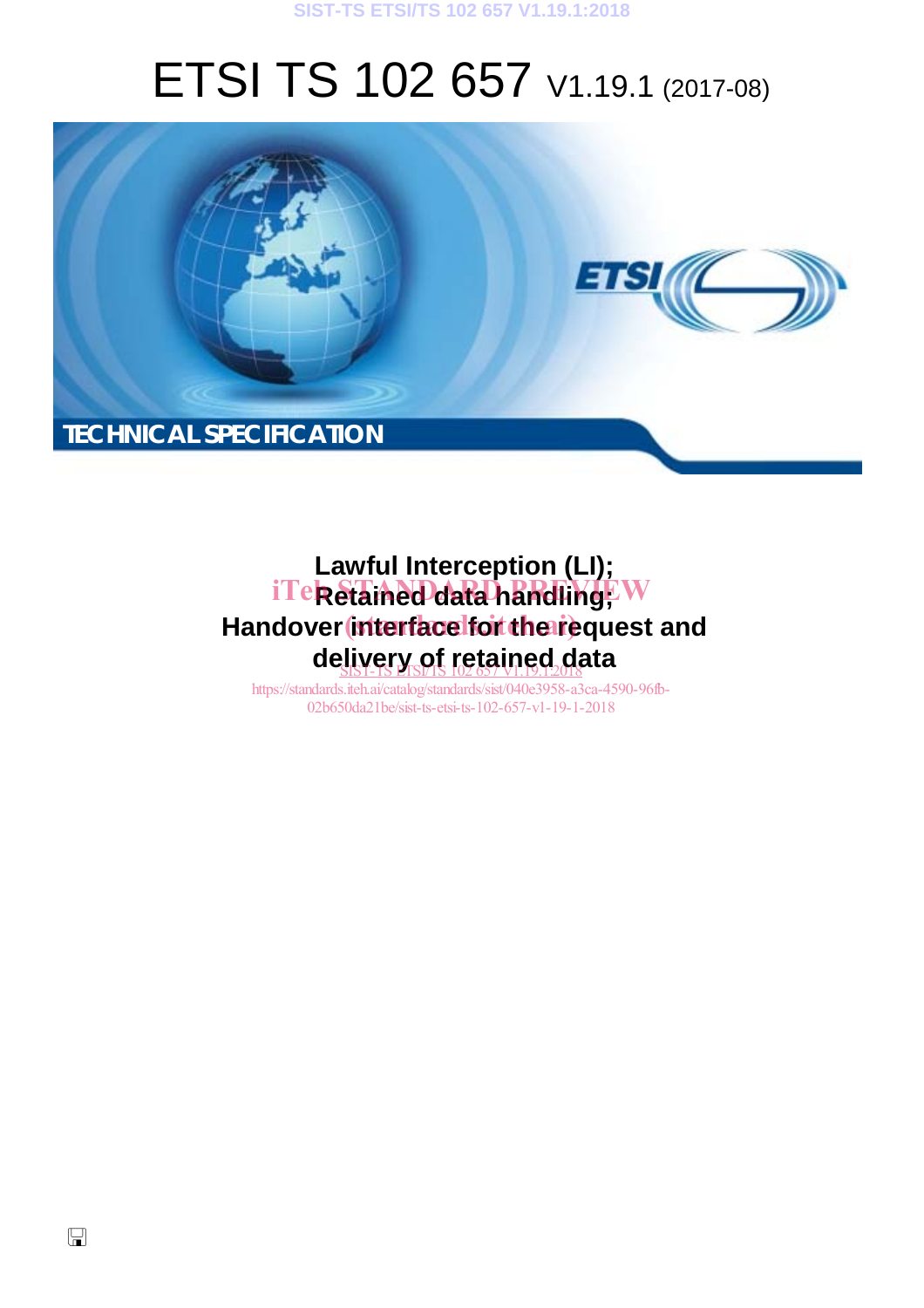Reference RTS/LI-00147

Keywords

handover, retention

#### *ETSI*

650 Route des Lucioles F-06921 Sophia Antipolis Cedex - FRANCE

Tel.: +33 4 92 94 42 00 Fax: +33 4 93 65 47 16

Siret N° 348 623 562 00017 - NAF 742 C Association à but non lucratif enregistrée à la iTeh SSous-Préfecture de Grasse (06) N° 7803/88 / IEW

### (standards.iteh.ai)

*Important notice*  https://standards.iteh.ai/catalog/standards/sist/040e3958-a3ca-4590-96fb-SIST-TS ETSI/TS 102 657 V1.19.1:2018 02b650da21be/sist-ts-etsi-ts-102-657-v1-19-1-2018

> The present document can be downloaded from: http://www.etsi.org/standards-search

The present document may be made available in electronic versions and/or in print. The content of any electronic and/or print versions of the present document shall not be modified without the prior written authorization of ETSI. In case of any existing or perceived difference in contents between such versions and/or in print, the only prevailing document is the print of the Portable Document Format (PDF) version kept on a specific network drive within ETSI Secretariat.

Users of the present document should be aware that the document may be subject to revision or change of status. Information on the current status of this and other ETSI documents is available at https://portal.etsi.org/TB/ETSIDeliverableStatus.aspx

If you find errors in the present document, please send your comment to one of the following services: https://portal.etsi.org/People/CommiteeSupportStaff.aspx

#### *Copyright Notification*

No part may be reproduced or utilized in any form or by any means, electronic or mechanical, including photocopying and microfilm except as authorized by written permission of ETSI. The content of the PDF version shall not be modified without the written authorization of ETSI.

The copyright and the foregoing restriction extend to reproduction in all media.

© ETSI 2017.

All rights reserved.

**DECT**TM, **PLUGTESTS**TM, **UMTS**TM and the ETSI logo are trademarks of ETSI registered for the benefit of its Members. **3GPP**TM and **LTE**™ are trademarks of ETSI registered for the benefit of its Members and of the 3GPP Organizational Partners.

**oneM2M** logo is protected for the benefit of its Members.

**GSM**® and the GSM logo are trademarks registered and owned by the GSM Association.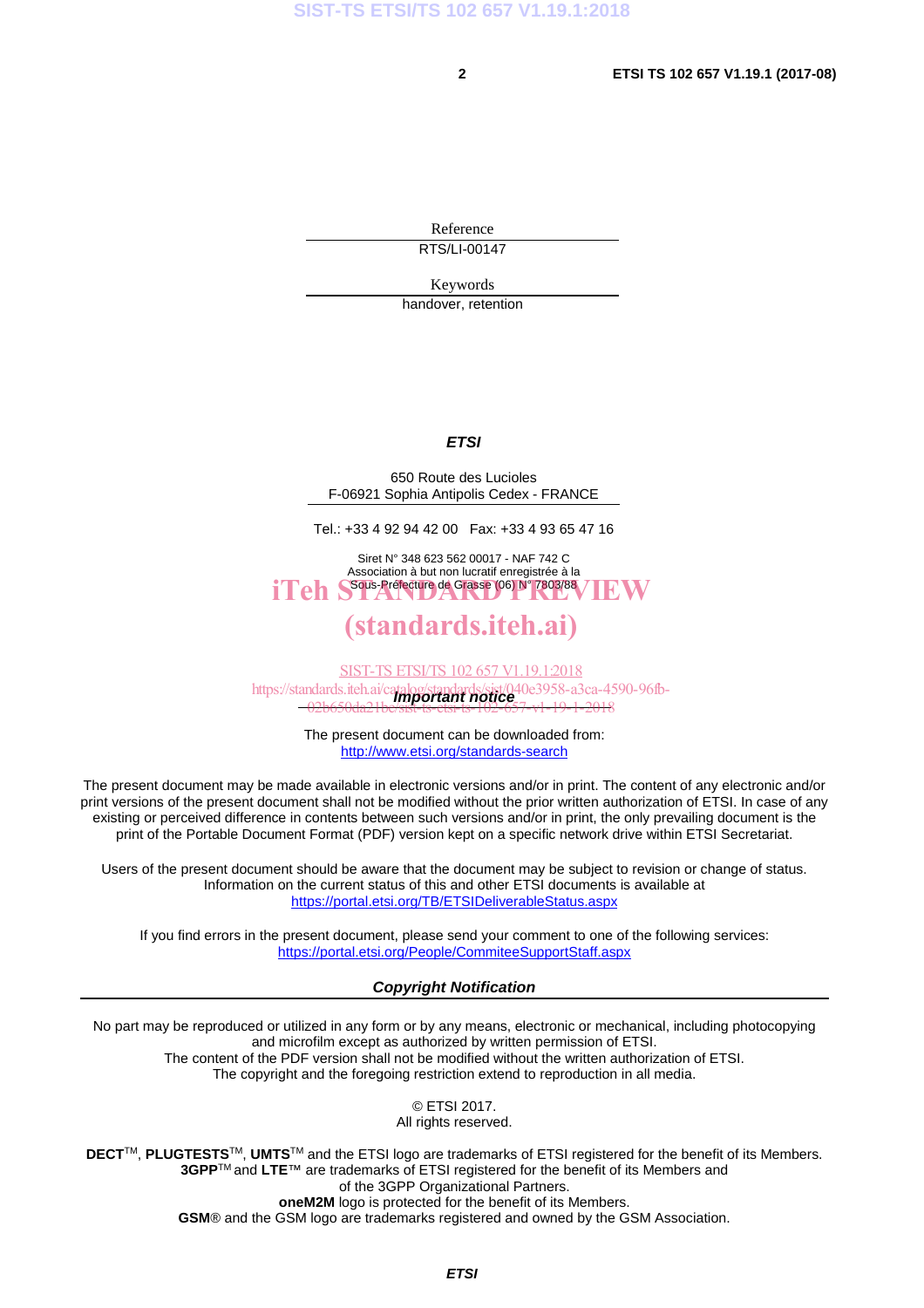$\mathbf{3}$ 

# Contents

| 1              |                                                                                |  |
|----------------|--------------------------------------------------------------------------------|--|
| $\overline{2}$ |                                                                                |  |
| 2.1            |                                                                                |  |
| 2.2            |                                                                                |  |
| 3              |                                                                                |  |
| 3.1            |                                                                                |  |
| 3.2            |                                                                                |  |
|                |                                                                                |  |
| $\overline{4}$ |                                                                                |  |
| 4.1            |                                                                                |  |
| 4.2            |                                                                                |  |
| 4.3<br>4.4     |                                                                                |  |
| 4.5            |                                                                                |  |
|                |                                                                                |  |
| 5              |                                                                                |  |
| 5.1            |                                                                                |  |
| 5.1.1<br>5.1.2 | Summary of this clause. STANDARD PREVIEW 17                                    |  |
| 5.1.3          |                                                                                |  |
| 5.1.4          |                                                                                |  |
| 5.1.5          |                                                                                |  |
| 5.1.5.1        |                                                                                |  |
| 5.1.5.2        | Request processafailure.feedbackalog/standards/sist/040e3958-a3ca-4590-96fb-19 |  |
| 5.1.5.3        |                                                                                |  |
| 5.1.5.4        |                                                                                |  |
| 5.1.6          |                                                                                |  |
| 5.1.7          |                                                                                |  |
| 5.1.8          |                                                                                |  |
| 5.1.9          |                                                                                |  |
| 5.2            |                                                                                |  |
| 5.2.1          |                                                                                |  |
| 5.2.2          |                                                                                |  |
| 5.2.3          |                                                                                |  |
| 5.3            |                                                                                |  |
| 5.3.1<br>5.3.2 |                                                                                |  |
| 5.3.3          |                                                                                |  |
| 5.4            |                                                                                |  |
| 5.5            |                                                                                |  |
|                |                                                                                |  |
| 6<br>6.1       |                                                                                |  |
| 6.1.1          |                                                                                |  |
| 6.1.2          |                                                                                |  |
| 6.1.3          |                                                                                |  |
| 6.1.3.1        |                                                                                |  |
| 6.1.3.2        |                                                                                |  |
| 6.1.4          |                                                                                |  |
| 6.1.5          |                                                                                |  |
| 6.2            |                                                                                |  |
| 6.2.1          |                                                                                |  |
| 6.2.2          |                                                                                |  |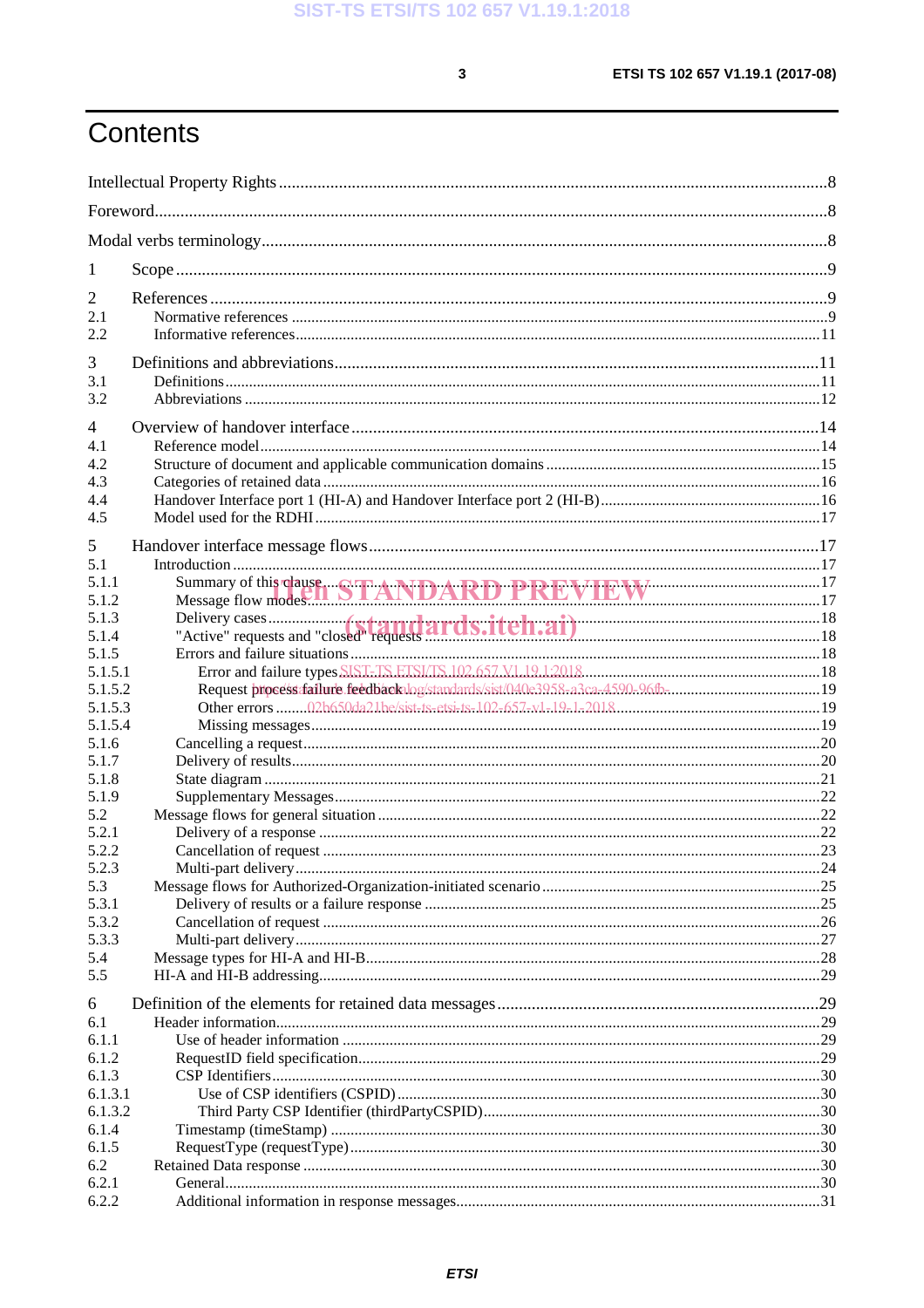$\overline{\mathbf{4}}$ 

| 6.2.2.1          |                             |  |
|------------------|-----------------------------|--|
| 6.2.2.2          |                             |  |
| 6.2.3            |                             |  |
| 6.2.4            |                             |  |
| 6.3              |                             |  |
| 6.3.1            |                             |  |
| 6.3.2            |                             |  |
| 6.3.3<br>6.3.3.1 |                             |  |
| 6.3.3.2          |                             |  |
| 6.3.3.3          |                             |  |
| 6.3.3.4          |                             |  |
| 6.4              |                             |  |
|                  |                             |  |
| 7                |                             |  |
| 7.1              |                             |  |
| 7.2              |                             |  |
| 7.2.1            |                             |  |
| 7.2.2            |                             |  |
| 7.2.3            |                             |  |
| 7.2.4            |                             |  |
| 7.3              |                             |  |
| 7.3.0            |                             |  |
| 7.3.1            |                             |  |
| 7.3.2<br>7.3.2.1 |                             |  |
| 7.3.2.2          |                             |  |
| 7.3.3            |                             |  |
| 7.3.4            |                             |  |
|                  |                             |  |
| 8                |                             |  |
| 8.1              |                             |  |
| 8.2              |                             |  |
| 8.3              |                             |  |
| 8.4              |                             |  |
| 8.4.1            |                             |  |
| 8.4.2            |                             |  |
| 8.4.3            |                             |  |
| 8.4.3.1          |                             |  |
| 8.4.3.2          |                             |  |
| 8.4.3.3          |                             |  |
| 8.4.3.4          |                             |  |
|                  | <b>Annex A (normative):</b> |  |
|                  |                             |  |
| A.1              |                             |  |
| A.1.1            |                             |  |
| A.1.2            |                             |  |
| A.1.3            |                             |  |
| A.2              |                             |  |
| A.2.1            |                             |  |
| A.2.1.1          |                             |  |
| A.2.1.2          |                             |  |
| A.2.2            |                             |  |
| A.2.2.1          |                             |  |
| A.2.2.2          |                             |  |
| A.2.2.3          |                             |  |
| A.2.2.4          |                             |  |
| A.2.2.5          |                             |  |
| A.2.2.6          |                             |  |
| A.2.3            |                             |  |
| A.2.3.1          |                             |  |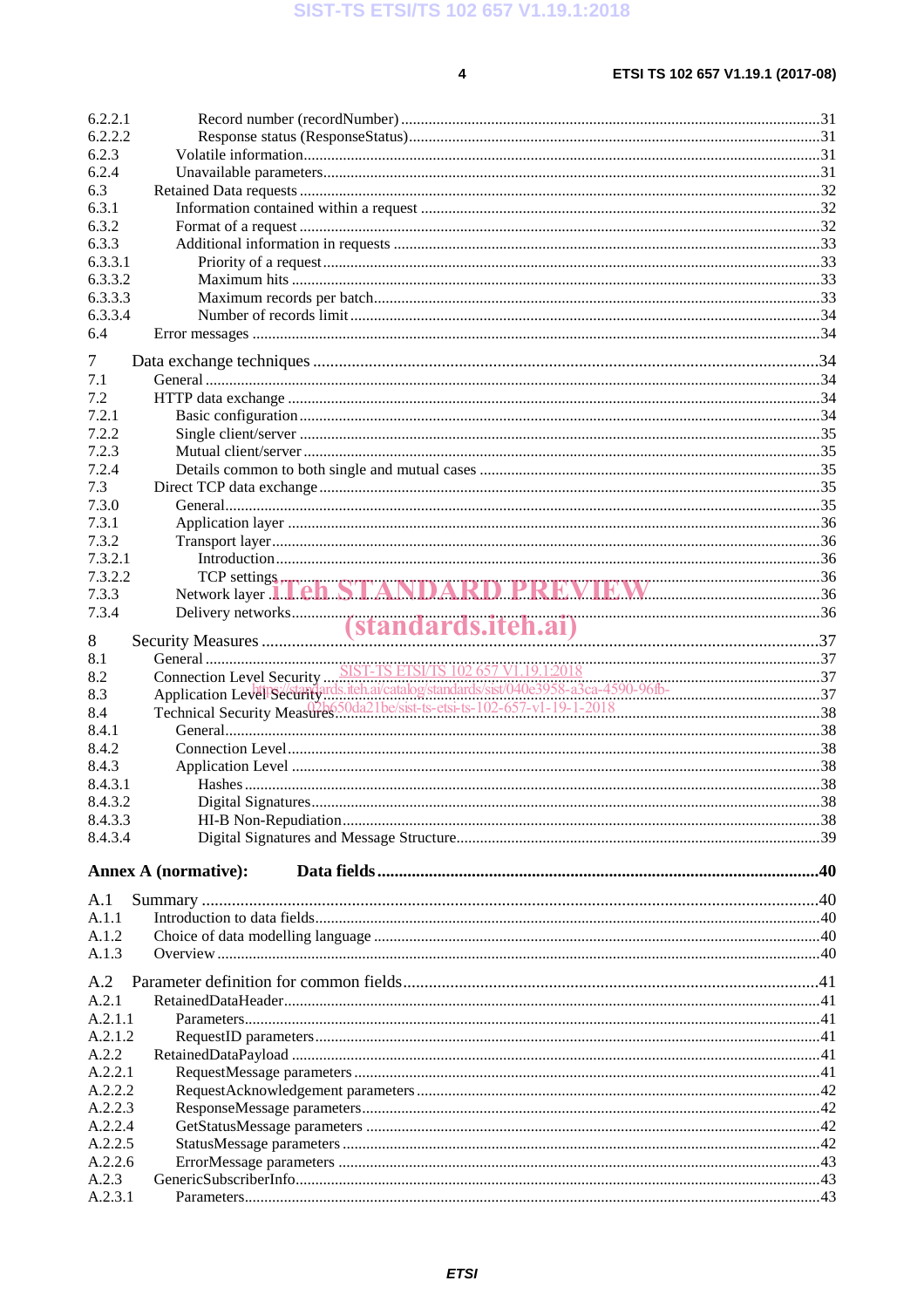$5\phantom{a}$ 

| A.2.3.2          |                                               |  |
|------------------|-----------------------------------------------|--|
| A.2.3.3          |                                               |  |
| A.2.4            |                                               |  |
| A.3              |                                               |  |
| A.3.1            |                                               |  |
| A.3.1.1          |                                               |  |
| A.3.1.2          |                                               |  |
| A.3.2            |                                               |  |
|                  |                                               |  |
| A.3.2.1          |                                               |  |
| A.3.2.2          |                                               |  |
| A.3.3            |                                               |  |
| A.3.4            |                                               |  |
|                  | <b>Annex B</b> (normative):                   |  |
|                  |                                               |  |
| B.1              |                                               |  |
| B.2              |                                               |  |
| B.2.1            |                                               |  |
| <b>B.2.2</b>     |                                               |  |
| B.2.2.0          |                                               |  |
| B.2.2.1          |                                               |  |
| B.2.2.2          |                                               |  |
| B.2.2.3          |                                               |  |
| <b>B.2.2.4</b>   |                                               |  |
| <b>B.2.2.4.1</b> |                                               |  |
| B.2.3            |                                               |  |
| <b>B.2.3.0</b>   | Telephony Billing Details STANDARD PREVIEW 59 |  |
| B.2.3.1          |                                               |  |
| <b>B.2.4</b>     |                                               |  |
|                  |                                               |  |
| B.2.4.1          |                                               |  |
| B.2.4.2          |                                               |  |
| <b>B.2.4.3</b>   |                                               |  |
| <b>B.2.4.4</b>   |                                               |  |
| B.2.5            |                                               |  |
| B.2.5.1          |                                               |  |
| B.2.6            |                                               |  |
| B.2.6.1          |                                               |  |
| B.2.6.2          |                                               |  |
| B.2.6.2.1        |                                               |  |
| B.2.6.2.2        |                                               |  |
| B.2.6.2.3        |                                               |  |
| B.2.6.2.4        |                                               |  |
| B.2.6.3          |                                               |  |
| B.2.6.3.1        |                                               |  |
| B.3              |                                               |  |
|                  |                                               |  |
| B.4              |                                               |  |
|                  | <b>Annex C</b> (normative):                   |  |
| C.1              |                                               |  |
|                  |                                               |  |
| C.2              |                                               |  |
| C.2.1            |                                               |  |
| C.2.2            |                                               |  |
| C.2.2.0          |                                               |  |
| C.2.2.1          |                                               |  |
| C.2.2.2          |                                               |  |
| C.2.2.3          |                                               |  |
| C.2.2.4          |                                               |  |
| C.2.2.5          |                                               |  |
| C.2.3            |                                               |  |
|                  |                                               |  |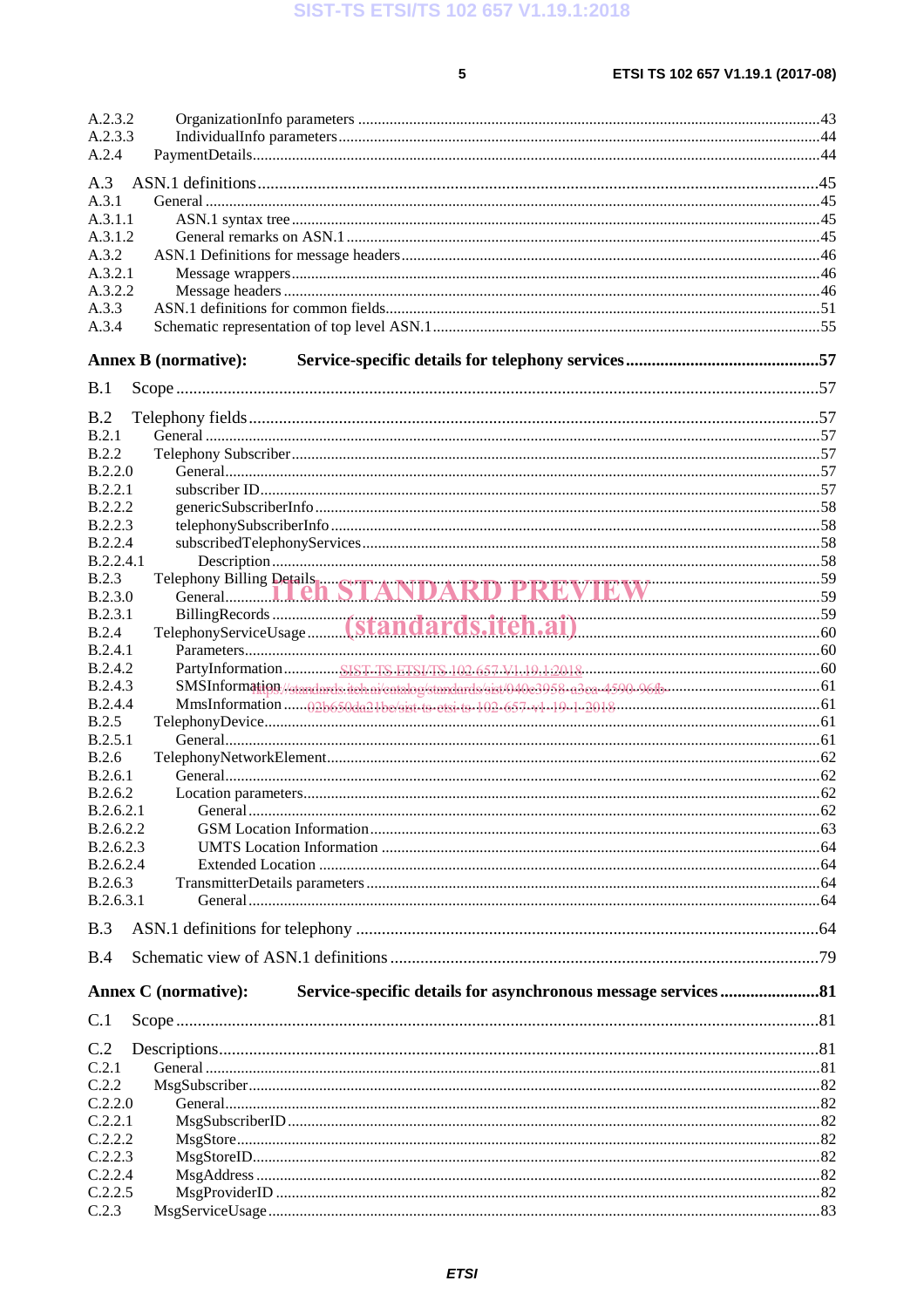SIST-TS ETSI/TS 102 657 V1.19.1:2018

 $\bf 6$ 

| C.2.3.0         |                                                                                                  |  |
|-----------------|--------------------------------------------------------------------------------------------------|--|
| C.2.3.1         |                                                                                                  |  |
| C.2.3.2         |                                                                                                  |  |
| C.2.4           |                                                                                                  |  |
| C.2.4.0         |                                                                                                  |  |
| C.2.4.1         |                                                                                                  |  |
| C.3             |                                                                                                  |  |
| C.4             |                                                                                                  |  |
|                 | Service-specific details for synchronous multi-media services  89<br><b>Annex D</b> (normative): |  |
| D.1             |                                                                                                  |  |
|                 |                                                                                                  |  |
| D.2             |                                                                                                  |  |
| D.2.1           |                                                                                                  |  |
| D.2.2           |                                                                                                  |  |
| D.2.2.0         |                                                                                                  |  |
| D.2.2.1         |                                                                                                  |  |
| D.2.2.2         |                                                                                                  |  |
| D.2.2.3         |                                                                                                  |  |
| D.2.2.4         |                                                                                                  |  |
| D.2.2.4.1       |                                                                                                  |  |
| D.2.3           |                                                                                                  |  |
| D.2.3.1         |                                                                                                  |  |
| D.2.3.2         |                                                                                                  |  |
| D.2.3.3         |                                                                                                  |  |
| D.2.4           | MultimediaBillingRecords<br>Multimedia ServiceUsage 1 STANDARD PREVIEW EXAMIC 2020               |  |
| D.2.4.1         |                                                                                                  |  |
| D.2.4.2         |                                                                                                  |  |
| D.2.4.3         |                                                                                                  |  |
| D.2.4.4         |                                                                                                  |  |
| D.3             |                                                                                                  |  |
|                 |                                                                                                  |  |
| D.4             |                                                                                                  |  |
|                 | Service-specific details for network access services102<br><b>Annex E</b> (normative):           |  |
| E.1             |                                                                                                  |  |
|                 |                                                                                                  |  |
| E.2.1           |                                                                                                  |  |
| E.2.2           |                                                                                                  |  |
| E.2.3           |                                                                                                  |  |
| E.2.4           |                                                                                                  |  |
| E.2.5           |                                                                                                  |  |
| E.2.6           |                                                                                                  |  |
| E.2.7           |                                                                                                  |  |
| E.3             |                                                                                                  |  |
|                 |                                                                                                  |  |
|                 |                                                                                                  |  |
| E.4             |                                                                                                  |  |
|                 | <b>Annex F</b> (informative):                                                                    |  |
| F <sub>.1</sub> |                                                                                                  |  |
| F.1.1           |                                                                                                  |  |
| F.1.2           |                                                                                                  |  |
| F.1.3           |                                                                                                  |  |
|                 |                                                                                                  |  |
| F <sub>.2</sub> |                                                                                                  |  |
| F.2.1           |                                                                                                  |  |
| F.2.2           |                                                                                                  |  |
| F.2.3<br>F.2.4  |                                                                                                  |  |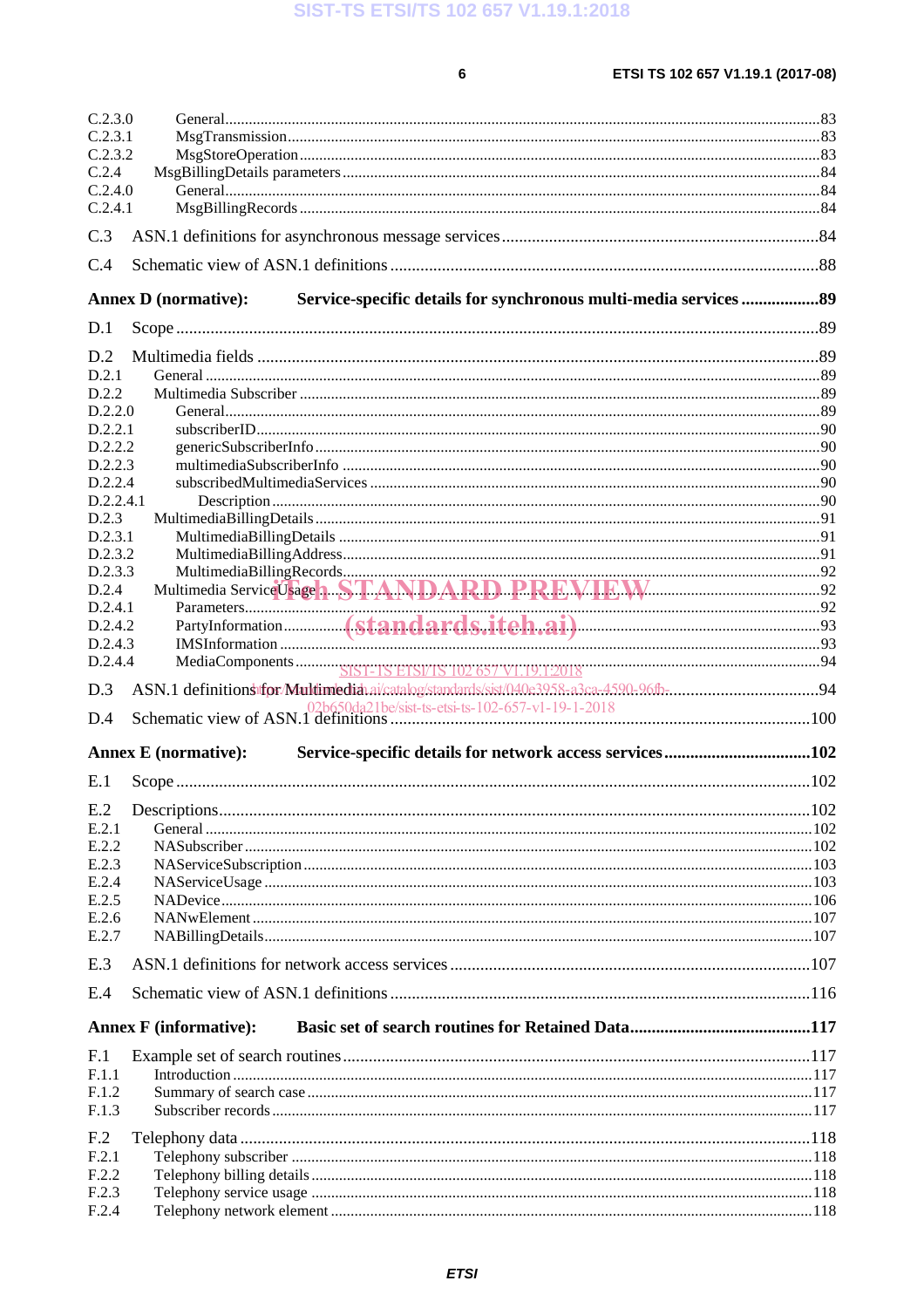$\overline{7}$ 

| F.3<br>F.3.1<br>F.3.2                                     |                                                                                                                     |  |
|-----------------------------------------------------------|---------------------------------------------------------------------------------------------------------------------|--|
| F.4<br>F.4.1<br>F.4.2                                     |                                                                                                                     |  |
|                                                           | <b>Annex G (informative):</b>                                                                                       |  |
| G.1                                                       |                                                                                                                     |  |
| G.2                                                       |                                                                                                                     |  |
| G.3                                                       |                                                                                                                     |  |
|                                                           | <b>Annex H</b> (informative):                                                                                       |  |
| H.1                                                       |                                                                                                                     |  |
| H <sub>.2</sub><br>H.2.1<br>H.2.2<br>H.2.3                |                                                                                                                     |  |
| H.3<br>H.3.1<br>H.3.2<br>H.3.3<br>H.3.4<br>H.3.5<br>H.3.6 |                                                                                                                     |  |
| H.4<br>H.4.1<br>H.4.2                                     | Network Configuration:Data:Reply:Datalog/standards/sist/040e3958-a3ca-4590-96fb126<br><b>Annex I</b> (informative): |  |
|                                                           | <b>Annex J (informative):</b>                                                                                       |  |
| J.1                                                       |                                                                                                                     |  |
| J.2                                                       |                                                                                                                     |  |
| J.3                                                       |                                                                                                                     |  |
|                                                           | <b>Annex K (informative):</b>                                                                                       |  |
|                                                           |                                                                                                                     |  |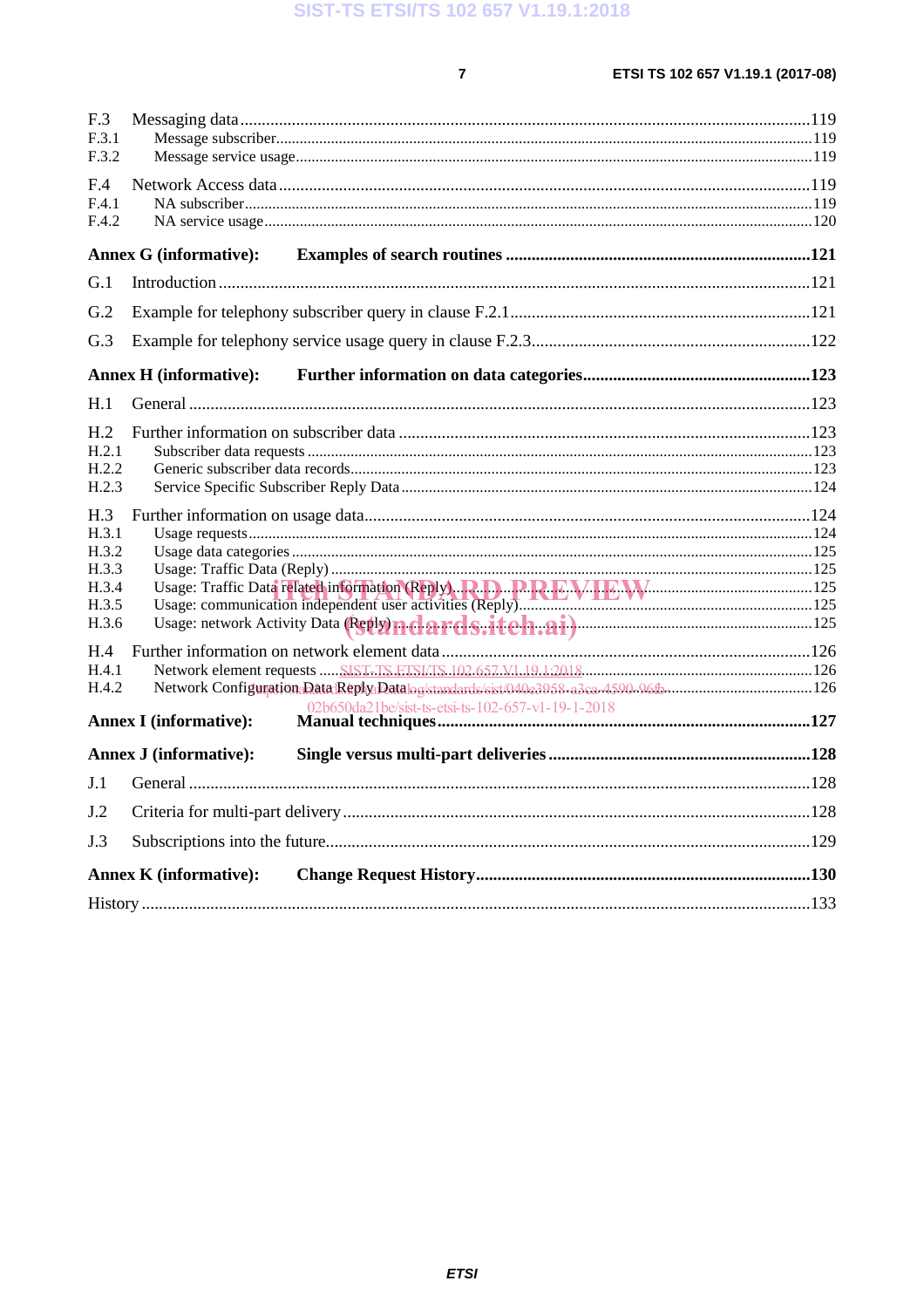# Intellectual Property Rights

#### Essential patents

IPRs essential or potentially essential to the present document may have been declared to ETSI. The information pertaining to these essential IPRs, if any, is publicly available for **ETSI members and non-members**, and can be found in ETSI SR 000 314: *"Intellectual Property Rights (IPRs); Essential, or potentially Essential, IPRs notified to ETSI in respect of ETSI standards"*, which is available from the ETSI Secretariat. Latest updates are available on the ETSI Web server (https://ipr.etsi.org/).

Pursuant to the ETSI IPR Policy, no investigation, including IPR searches, has been carried out by ETSI. No guarantee can be given as to the existence of other IPRs not referenced in ETSI SR 000 314 (or the updates on the ETSI Web server) which are, or may be, or may become, essential to the present document.

#### **Trademarks**

The present document may include trademarks and/or tradenames which are asserted and/or registered by their owners. ETSI claims no ownership of these except for any which are indicated as being the property of ETSI, and conveys no right to use or reproduce any trademark and/or tradename. Mention of those trademarks in the present document does not constitute an endorsement by ETSI of products, services or organizations associated with those trademarks.

# Foreword

This Technical Specification (TS) has been produced by ETSI Technical Committee Lawful Interception (LI).

The ASN.1 module and XML schema are also available as an electronic attachment to the original document from the The ASN.1 module and XML schema are also available as an electronic attachn<br>ETSI site (see details in clause A.3.1.2). **(Standards.iteh.ai**)

SIST-TS ETSI/TS 102 657 V1 19 1:2018

Modal verbs terminology<sup>t</sup> https://standardslieh.ai/catalog/standards/sist/040e3958-a3ca-4590-96fb-02b650da21*be/sist-ts-etsi-ts-102-657-v1-19-1-2018* 

In the present document "**shall**", "**shall not**", "**should**", "**should not**", "**may**", "**need not**", "**will**", "**will not**", "**can**" and "**cannot**" are to be interpreted as described in clause 3.2 of the ETSI Drafting Rules (Verbal forms for the expression of provisions).

"**must**" and "**must not**" are **NOT** allowed in ETSI deliverables except when used in direct citation.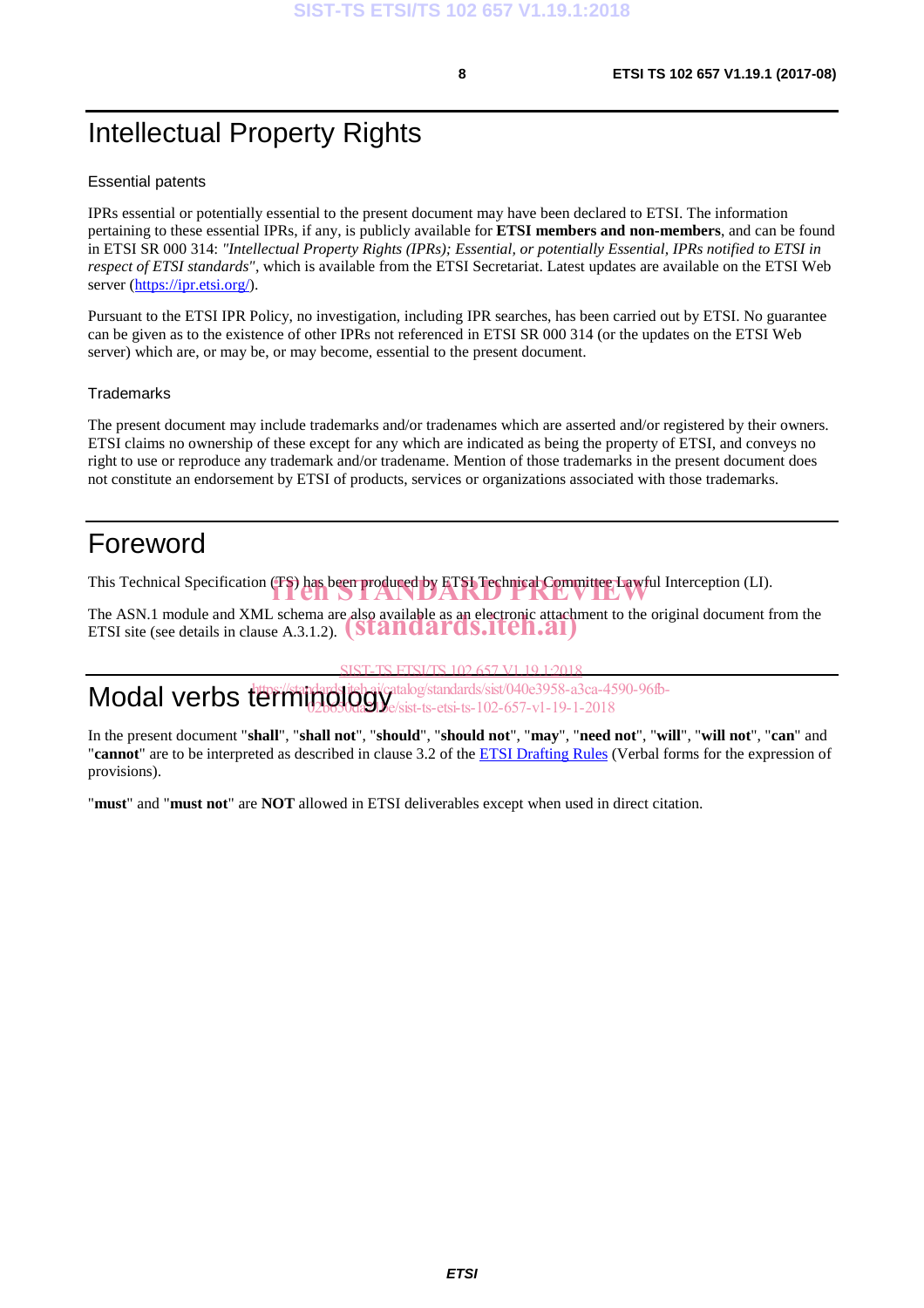## 1 Scope

The present document is based on requirements from ETSI TS 102 656 [2].

The present document contains handover requirements and a handover specification for the data that is identified in national legislations on Retained Data.

The present document considers both the requesting of retained data and the delivery of the results.

The present document defines an electronic interface. An informative annex describes how this interface may be adapted for manual techniques. Apart from in annex I, the present document does not consider manual techniques.

### 2 References

#### 2.1 Normative references

References are either specific (identified by date of publication and/or edition number or version number) or non-specific. For specific references, only the cited version applies. For non-specific references, the latest version of the referenced document (including any amendments) applies.

Referenced documents which are not found to be publicly available in the expected location might be found at https://docbox.etsi.org/Reference.

| NOTE: | While any hyperlinks included in this clause were valid at the time of publication, ETSI cannot guarantee their long term validity. |
|-------|-------------------------------------------------------------------------------------------------------------------------------------|
|       |                                                                                                                                     |

The following referenced documents are necessary for the application of the present document.

| $[1]$  | Void.<br>SIST-TS ETSI/TS 102 657 V1.19.1:2018                                                                                                                                                                                           |
|--------|-----------------------------------------------------------------------------------------------------------------------------------------------------------------------------------------------------------------------------------------|
| $[2]$  | ETSI FS102 656. daria heile also standard Lijst Relative Data, Requirements of Law Enforcement<br>Agencies for handling Relatined Data-ts-102-657-v1-19-1-2018                                                                          |
| $[3]$  | ETSI TS 102 232-1: "Lawful Interception (LI); Handover Interface and Service-Specific Details<br>(SSD) for IP delivery; Part 1: Handover specification for IP delivery".                                                                |
| $[4]$  | ISO 3166-1: "Codes for the representation of names of countries and their subdivisions --<br>Part 1: Country codes".                                                                                                                    |
| $[5]$  | ISO 4217: "Codes for the representation of currencies".                                                                                                                                                                                 |
| [6]    | ETSI TS 101 671: "Lawful Interception (LI); Handover interface for the lawful interception of<br>telecommunications traffic".                                                                                                           |
| NOTE:  | Periodically ETSI TS 101 671 is published as ETSI ES 201 671. A reference to the latest version of the<br>TS as above reflects the latest stable content from ETSI/TC LI.                                                               |
| $[7]$  | ETSI EN 300 356 (all parts): "Integrated Services Digital Network (ISDN); Signalling System<br>No.7 (SS7); ISDN User Part (ISUP) version 4 for the international interface".                                                            |
| [8]    | ETSI TS 100 974: "Digital cellular telecommunications system (Phase 2+); Mobile Application<br>Part (MAP) Specification (3GPP TS 09.02)".                                                                                               |
| [9]    | ETSI TS 124 008: "Digital cellular telecommunications system (Phase 2+); Universal Mobile<br>Telecommunications System (UMTS); LTE; Mobile radio interface Layer 3 specification; Core<br>network protocols; Stage 3 (3GPP TS 24.008)". |
| $[10]$ | Void.                                                                                                                                                                                                                                   |
| $[11]$ | ETSI TS 133 108: "Universal Mobile Telecommunications System (UMTS); LTE; 3G security;                                                                                                                                                  |

Handover interface for Lawful Interception (LI) (3GPP TS 33.108)".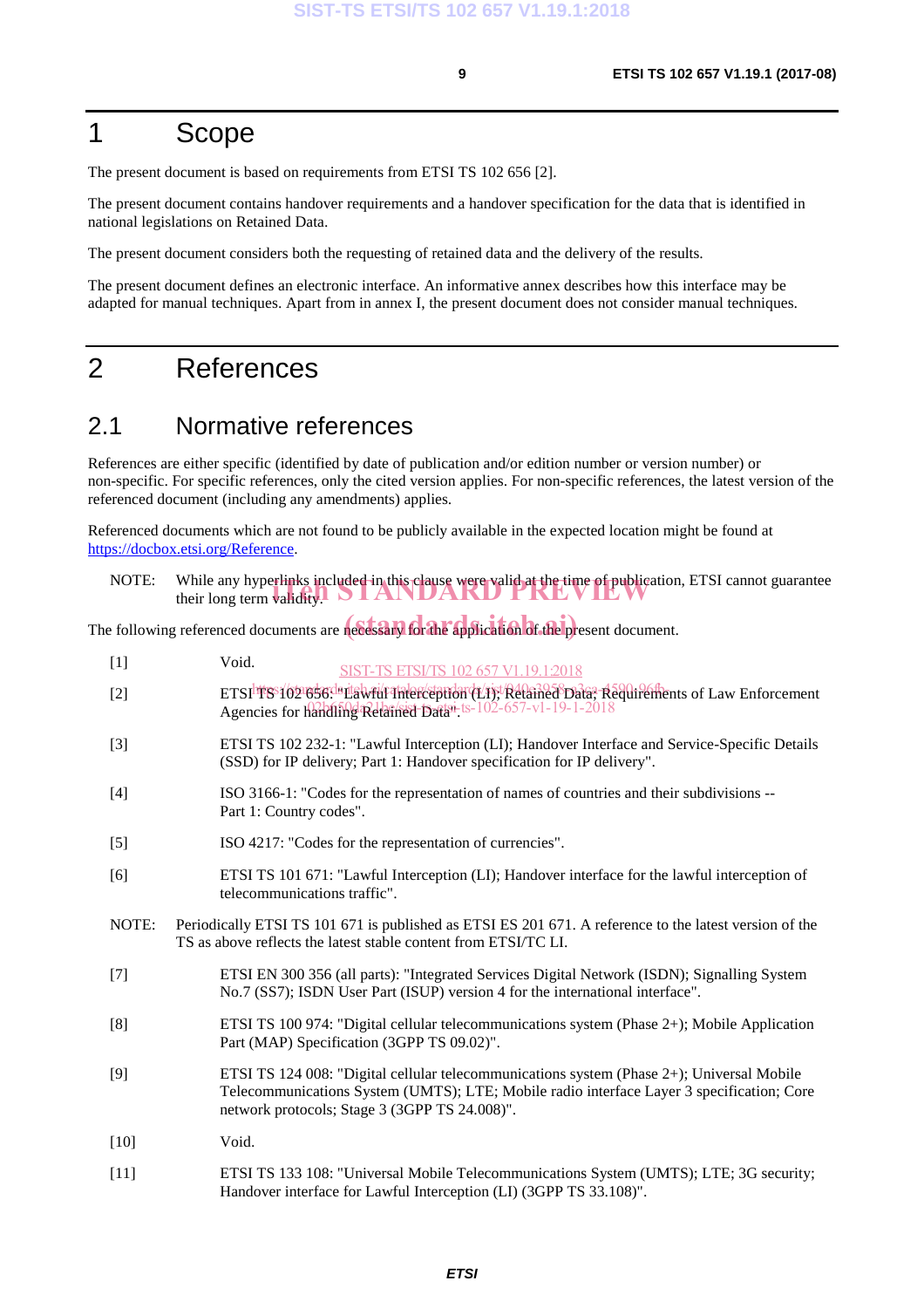- [12] ETSI TS 101 109 (V7.2.0): "Digital cellular telecommunications system (Phase 2+); Universal Geographical Area Description (GAD) (3GPP TS 03.32 version 7.2.0 Release 1998)".
- [13] FIPS PUB 186-2: "Digital Signature Standard (DSS)".
- [14] IETF RFC 7230: "Hypertext Transfer Protocol HTTP/1.1".
- [15] IETF RFC 2818: "HTTP Over TLS".
- [16] ETSI TS 123 040: "Digital cellular telecommunications system (Phase 2+); Universal Mobile Telecommunications System (UMTS); Technical realization of the Short Message Service (SMS) (3GPP TS 23.040)".
- [17] IETF RFC 793: "Transmission Control Protocol".
- [18] IETF RFC 5681: "TCP Congestion Control".
- NOTE: IETF RFC 5681 obsoletes IETF RFC 2581: "TCP Congestion Control".
- [19] IETF RFC 6298: "Computing TCP's Retransmission Timer".
- NOTE: IETF RFC 6298 obsoletes IETF RFC 2988: "Computing TCP's Retransmission Timer".
- [20] IETF RFC 1122: "Requirements for Internet Hosts Communication Layers".
- [21] **IETF RFC 791: "Internet Protocol".**
- [22] ETSI ES 282 002: "Telecommunications and Internet converged Services and Protocols for Advanced Networking (TISPAN); PSTN/ISDN Emulation Sub-system (PES); Functional architecture"eh STANDARD PREVIEW
- [23] IETF RFC 2822: "Standard for the format of ARPA internet text messages".
- [24] IETF RFC 5322: "Internet Message Format".
- T-TS ETSI/TS 102 657 V1.19.1:2018
- NOTE: IETF RFC 5<u>322 obsoletes JETE REG12822; il Internet Message Form</u>at 90-96fb-
- [25] ETSI TS 123 228: "Digital cellular telecommunications system (Phase 2+); Universal Mobile [25] Telecommunications System (UMTS); LTE; IP Multimedia Subsystem (IMS); Stage 2 (3GPP TS 23.228)".
- [26] IETF RFC 3261: "SIP: Session Initiation Protocol".
- [27] IETF RFC 4506: "XDR: External Data Representation Standard".
- [28] ISO 13616-1:2007: "Financial services -- International bank account number (IBAN) -- Part 1: Structure of the IBAN".
- [29] ISO 9362:2014: "Banking -- Banking telecommunication messages Business identifier code (BIC)".
- [30] Void.
- [31] ETSI TS 125 413: "Universal Mobile Telecommunications System (UMTS); UTRAN Iu interface Radio Access Network Application Part (RANAP) signalling (3GPP TS 25.413)".
- [32] ETSI TS 129 274: "Universal Mobile Telecommunications System (UMTS); LTE; 3GPP Evolved Packet System (EPS); Evolved General Packet Radio Service (GPRS) Tunnelling Protocol for Control plane (GTPv2-C); Stage 3 (3GPP TS 29.274)".
- [33] ETSI TS 129 061: "Digital cellular telecommunications system (Phase 2+); Universal Mobile Telecommunications System (UMTS); LTE; Interworking between the Public Land Mobile Network (PLMN) supporting packet based services and Packet Data Networks (PDN) (3GPP TS 29.061)".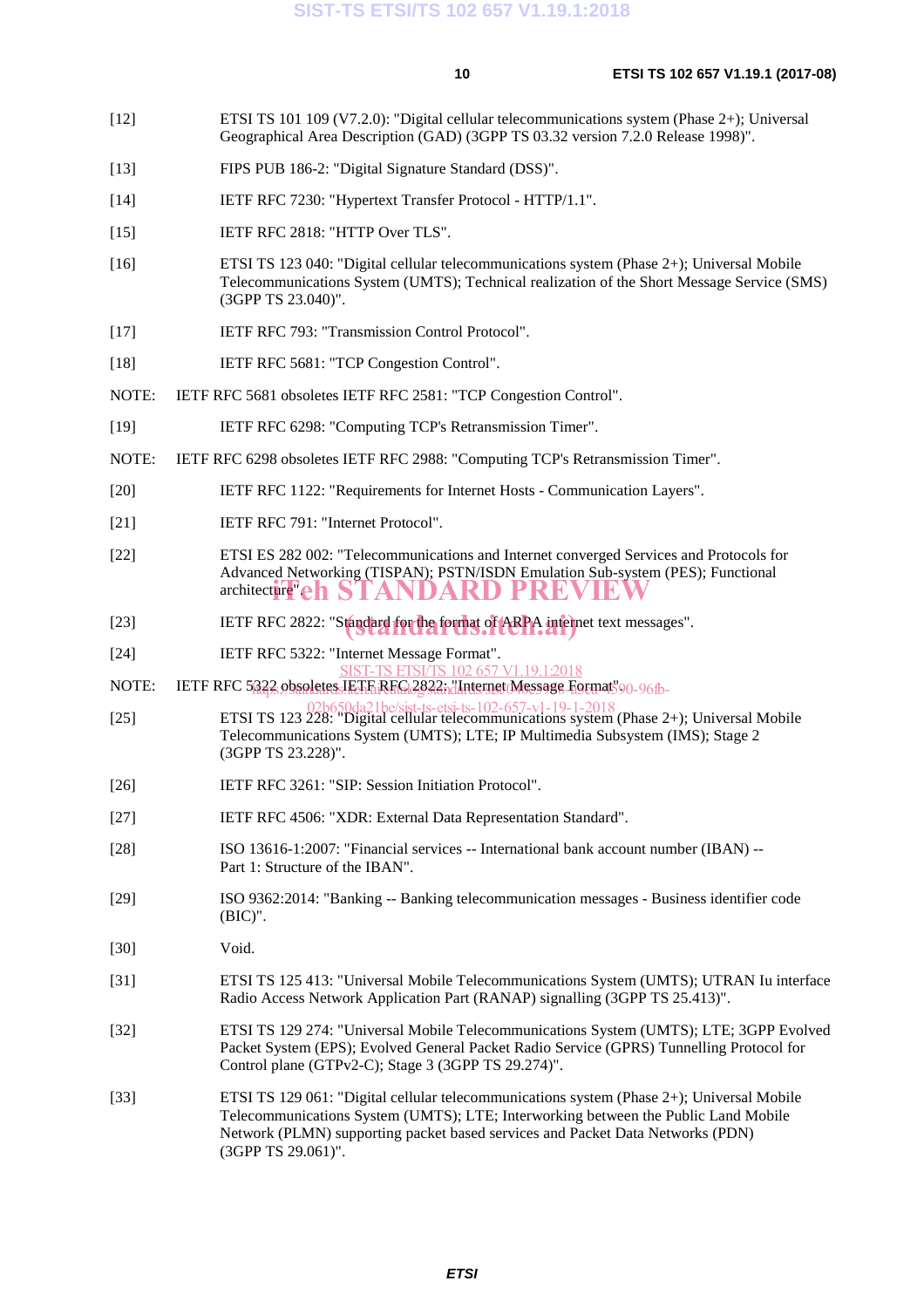| [34] | ETSI TS 129 118: "Universal Mobile Telecommunications System (UMTS); LTE; Mobility    |
|------|---------------------------------------------------------------------------------------|
|      | Management Entity (MME) - Visitor Location Register (VLR) SGs interface specification |
|      | $(3GPP TS 29.118)$ ".                                                                 |

- [35] ETSI TS 123 272: "Digital cellular telecommunications system (Phase 2+); Universal Mobile Telecommunications System (UMTS); LTE; Circuit Switched (CS) fallback in Evolved Packet System (EPS); Stage 2 (3GPP TS 23.272)".
- [36] ETSI TS 133 234: "Universal Mobile Telecommunications System (UMTS); LTE; 3G security; Wireless Local Area Network (WLAN) interworking security (3GPP TS 33.234)".
- [37] W3C Recommendation 16 November 1999: "XML Path Language (XPath) Version 1.0".
- [38] ETSI TS 123 008: "Digital cellular telecommunications system (Phase 2+) (GSM); Universal Mobile Telecommunications System (UMTS); LTE; Organization of subscriber data (3GPP TS 23.008)".
- [39] ETSI TS 124 229: "Digital cellular telecommunications system (Phase 2+) (GSM); Universal Mobile Telecommunications System (UMTS); LTE; IP multimedia call control protocol based on Session Initiation Protocol (SIP) and Session Description Protocol (SDP); Stage 3 (3GPP TS 24.229)".
- [40] ISO 639-1:2002: "Codes for the representation of names of languages".
- [41] ISO 3166-2: "Codes for the representation of names of countries and their subdivisions -- Part 2: Country subdivision code".

# 2.2 Informative references DARD PREVIEW

References are either specific (identified by date of publication and/or edition number or version number) or non-specific. For specific references, only the cited version applies. For non-specific references, the latest version of the referenced document (including any amendments) applies.<br>
SIST-TS ETST/TS 102 657 V1.19.1:2018

NOTE: While any hyperlinks included ni this clause were valid at the time of publication, ETSI cannot guarantee their long term validity.  $be/sist-ts-etsi-ts-102-657-v1$ 

The following referenced documents are not necessary for the application of the present document but they assist the user with regard to a particular subject area.

Not applicable.

# 3 Definitions and abbreviations

### 3.1 Definitions

For the purposes of the present document, the following terms and definitions apply:

**authorized organization:** any authority legally authorized to request or receive retained data e.g. a Law Enforcement Agency

**Handover Interface A (HI-A):** administrative handover interface comprising requests for information and their responses

**Handover Interface B (HI-B):** data handover interface comprising the retained data transmission of information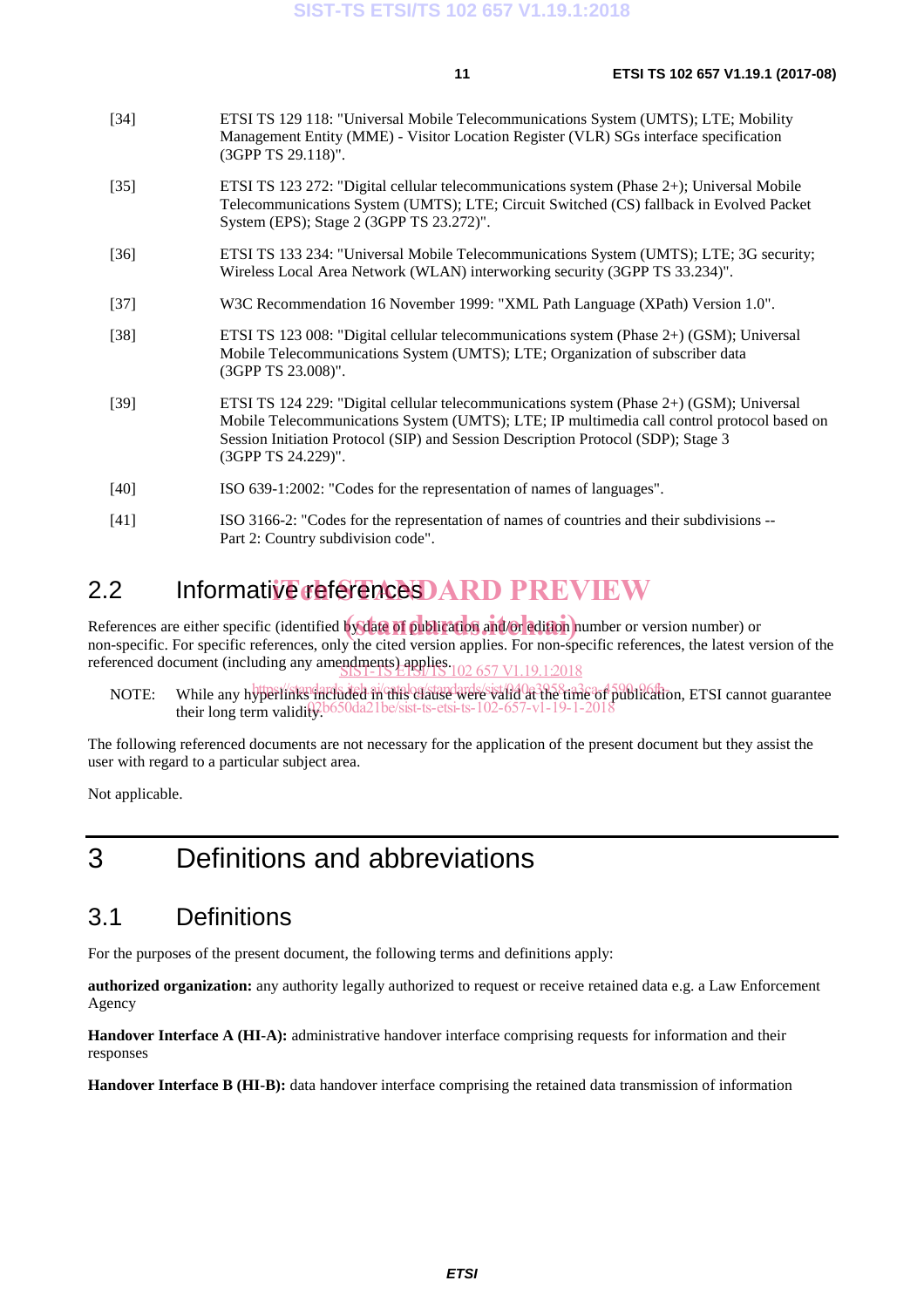**issuing authority:** any entity possessing the necessary jurisdiction and authority pursuant to law to compel a service provider to deliver retained subscriber information or traffic data specified in a query

**lawful authorization:** permission granted to an Authorized Organization under certain conditions to request specified telecommunications retained data and requiring co-operation from a network operator/service provider/access provider

NOTE: Typically, this refers to a warrant or order issued by a lawfully authorized body.

**location information:** information relating to the geographic, physical or logical location of an identity relating to an interception subject

**number:** any address (E.164, IP, email, URI) used for routing in a network or in a service on a user level or network/service level

**receiving authority:** any entity possessing the necessary authority pursuant to law and the technical means to receive retained subscriber information or traffic data delivered by a service provider

**request:** legal requirement for a Communications Service Provider (CSP) to disclose retained data in accordance with relevant national law

**response to request of information:** response from the CSP to the authorized organization acknowledging or rejecting a request for information

**retained data record:** set of data elements for a specific subscriber/user related to a specific service transaction

**service transaction:** instance of a service given by a CSP to a subscriber/user

**service transaction record:** set of data elements describing a service transaction (details to be determined)

transmission of information: transmission of retained data from the CSP to the receiving authority

### (standards.iteh.ai)

### 3.2 Abbreviations

For the purposes of the present document, the following abbreviations apply. sent document, the following appreviations apply:<br>https://standards.iteh.ai/catalog/standards/sist/040e3958-a3ca-4590-96fb-

| <b>ACK</b>   | ACKnowledge <sup>02b650da21be/sist-ts-etsi-ts-102-657-v1-19-1-2018</sup> |
|--------------|--------------------------------------------------------------------------|
| ADSL         | Asymmetric Digital Subscriber Line                                       |
| AO           | Authorized Organization                                                  |
| <b>APN</b>   | <b>Access Point Name</b>                                                 |
| ASCII        | American Standard Code for Information Interchange                       |
| <b>ASN</b>   | <b>Abstract Syntax Notation</b>                                          |
| <b>BER</b>   | <b>Basic Encoding Rules</b>                                              |
| BIC          | <b>Business Identifier Code</b>                                          |
| <b>CGI</b>   | Cell Global Identity                                                     |
| <b>CPE</b>   | <b>Customer Premises Equipment</b>                                       |
| CS.          | Circuit Switched                                                         |
| <b>CSP</b>   | <b>Communications Service Provider</b>                                   |
| <b>CSPID</b> | CSP Identifier                                                           |
| DR           | Data Retention                                                           |
| <b>DSA</b>   | Digital Signature Algorithm                                              |
| <b>DSL</b>   | Digital Subscriber Line                                                  |
| <b>DSS</b>   | Digital Signature Standard                                               |
| <b>DVD</b>   | Digital Versatile Disc or Digital Video Disc                             |
| <b>ECGI</b>  | E-UTRAN Cell Global ID                                                   |
| <b>EMS</b>   | <b>Enhanced Messaging Service</b>                                        |
| <b>EPC</b>   | <b>Enhanced Packet Core</b>                                              |
| <b>EPS</b>   | <b>Evolved Packet System</b>                                             |
| <b>GGSN</b>  | <b>Gateway GPRS Support Node</b>                                         |
| <b>GPRS</b>  | General Packet Radio Service                                             |
| <b>GSM</b>   | Global System for Mobile communications                                  |
| <b>GW</b>    | GateWay                                                                  |
| HI           | Handover Interface                                                       |
| HI-A         | Handover Interface A                                                     |